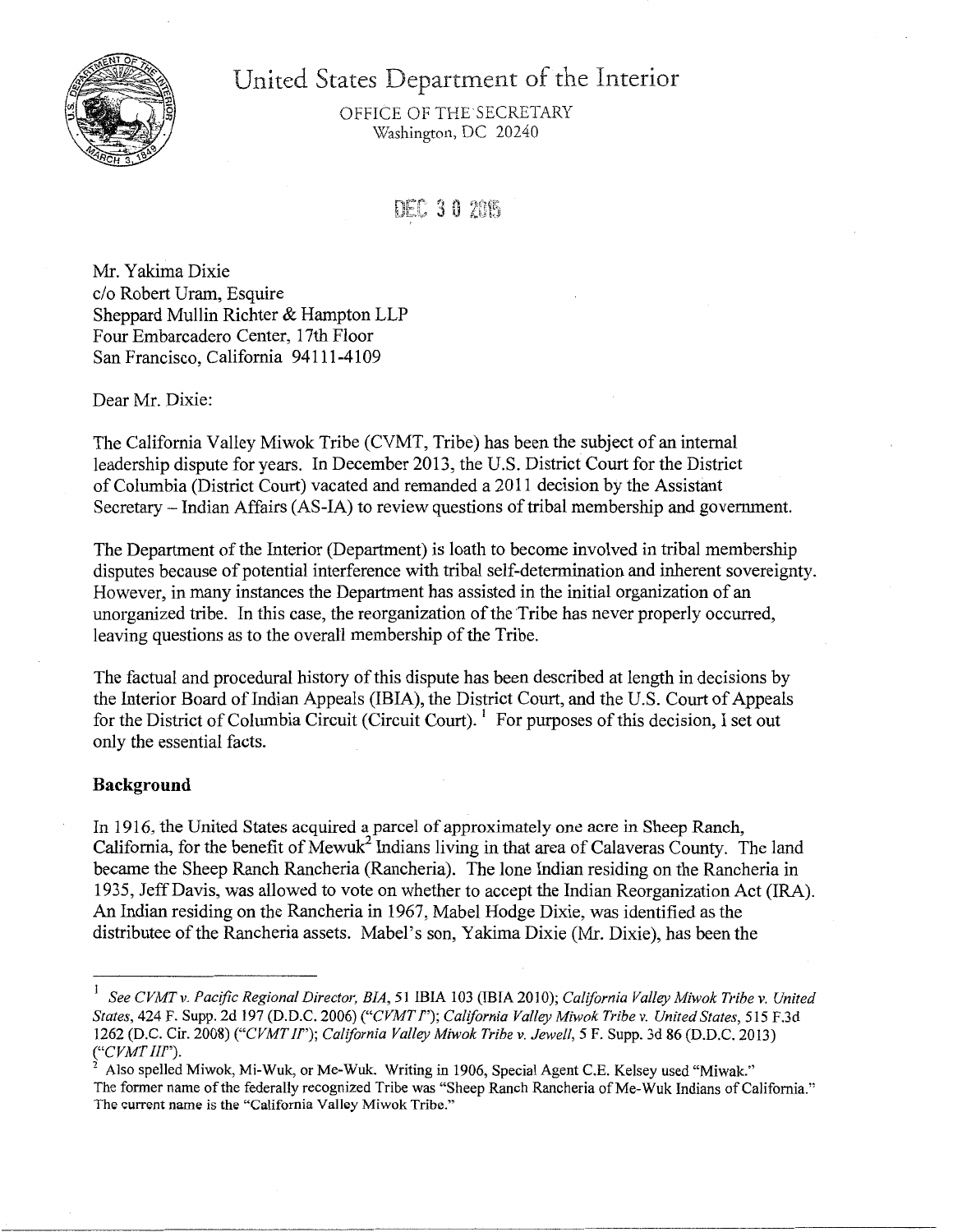only Indian resident of the Rancheria since Mabel's death. Mr. Dixie purported to enroll Silvia Burley (Ms. Burley) and her family (Burley Family)<sup>3</sup> in the Tribe in 1998. Since 1999, Mr. Dixie and Ms. Burley have competed for control of the Tribe, which has resulted in protracted litigation. In 2010, IBIA referred to AS-IA a claim by Ms. Burley that "effectively implicate<sup>[d]</sup> a tribal enrollment dispute.<sup> $34$ </sup> In 2011, the AS-IA issued a decision stating that the Tribe had five members and was governed by a General Council comprising the adults among those five members. In 2013, the District Court vacated and remanded the AS-IA's decision, directing AS-IA to "determine whether the [Tribe's] membership had been properly limited" to just Mr. Dixie and the Burley family,<sup>5</sup> and ensure that the tribal government consists of "valid" representatives of the [tribe] as a whole."<sup>6</sup>

## **The Sheep Ranch Rancheria**

In 1915, Special Agent John Terrell sent the Commissioner of Indian Affairs a letter with "a census of the Indians designated 'Sheepranch Indians,'" (sic), describing the group as "the remnant of once quite a large band of Indians in former years living in and near the old decaying mining town known and designated on the map as 'Sheepranch."'7 Importantly, Agent Terrell also noted that "to some extent the Indians of Sheepranch, Murphys, Six-Mile, Avery and Angles are interchangeable in their relations."<sup>8</sup> All of those towns are located in Calaveras County, California

In 1916, the Federal Government purchased a one acre lot in the town of Sheep Ranch for the benefit of the Indians identified by Terrell.<sup>9</sup> Because the parcel was so small, only a few members of the group could reside on it at any one time; many Indians associated with the community did not reside on the Rancheria.

In 1929, the Bureau of Indian Affairs (BIA) conducted a census of the Indians of Calaveras County, which identified 147 Indians, mostly Miwuk, but also some Tuolumne.<sup>10</sup> The census included children of mixed Miwuk/Tuolumne, and mixed Indian/non-Indian, ancestry.

In 1935, pursuant to the mandate of the Indian Reorganization Act  $(IRA)$ , <sup>11</sup> BIA held referendum elections in which the adult Indians of reservations voted on whether to reject the application of the IRA. The BIA found only one eligible adult Indian, Jeff Davis, to be residing on the Rancheria.

Silvia Burley, her daughters Rashel Reznor and Anjelica Paulk, and Rashel's daughter Tristian Wallace.<br>51 IBIA 103, 105 (IBIA 2010).<br>*CVMT III* at 99.

<sup>&</sup>lt;sup>6</sup> *Id.* at 100, *quoting Seminole Nation v. Norton*, 223 F. Supp. 2d 122, 140 (D.D.C. 2002).<br><sup>7</sup> Attachment A: 1915 Terrell Census<br><sup>8</sup> Presumably "Angles" referred to Angel's Camp, about 5 miles southwest of Murphys and of Sheep Ranch.<br><sup>9</sup> In 2006, the District Court suggested that the Sheep Ranch Rancheria was the same parcel occupied by Peter

Hodge and his family in 1915. *CVMT I* at 197-98 (D.D.C. 2006). The record shows that Hodge resided two and a half miles north of Sheep Ranch, while the parcel acquired by the United States was within the town itself.<br><sup>10</sup> Attachment B: 1929 Census.

 $11$  48 Stat. 984 (1934).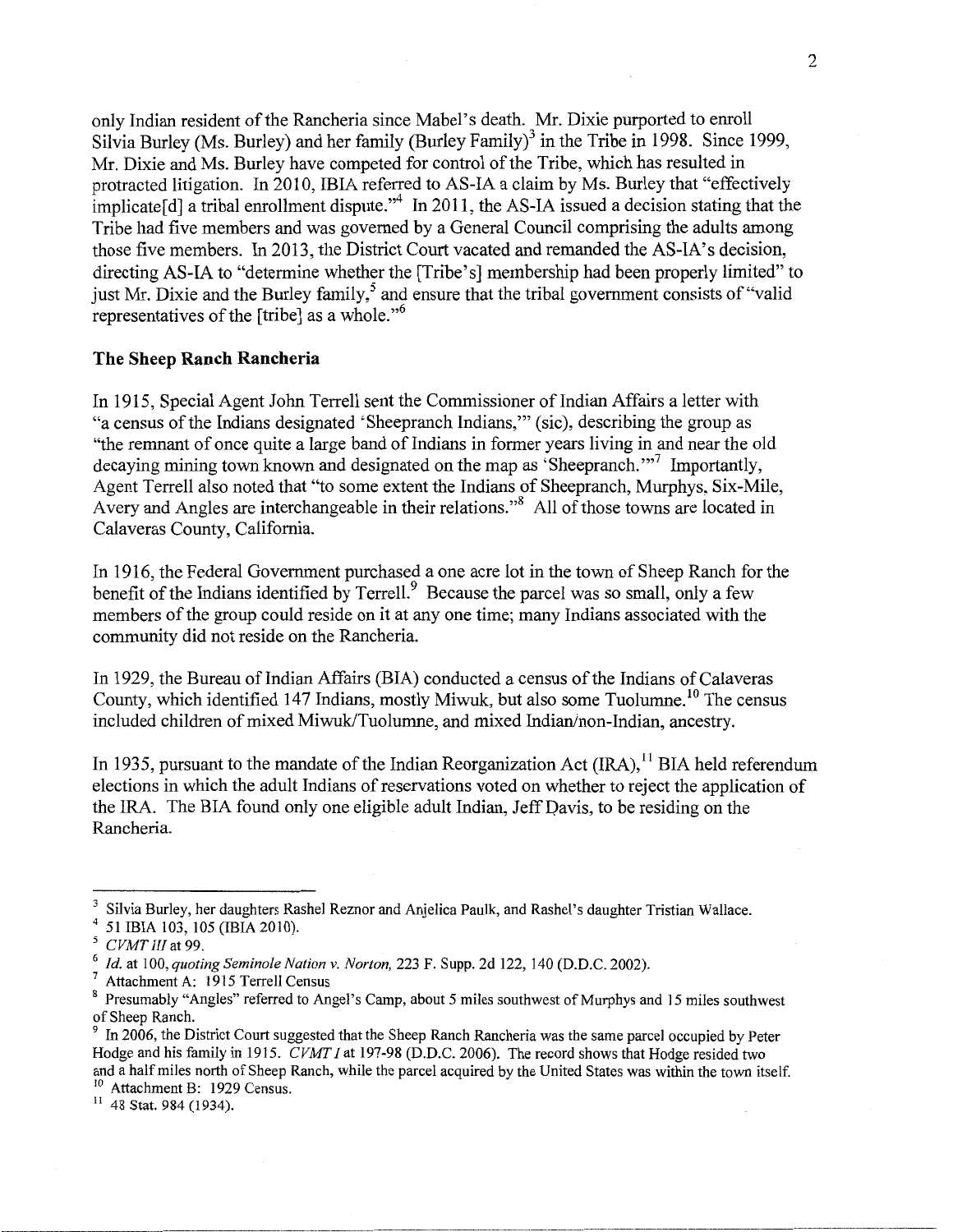The California Rancheria Act of 1958, amended in 1964,<sup>12</sup> authorized the termination of Federal recognition of California Rancherias by distributing each rancheria's assets to the Indians of the rancheria. The process required the development of a distribution plan identifying the distributees. At that time, the Rancheria was occupied by Mr. Dixie's mother, Mabel Hodge Dixie, along with Merle Butler.<sup>13</sup> On February 9, 1967, Mabel Dixie, as the sole eligible Indian resident, voted to terminate the Rancheria. The BIA transferred title of the Rancheria's land to Mabel in April or May of 1967. In September of 1967, however, the BIA asked Mabel to quitclaim the parcel back to the United States, apparently to ensure that all of BIA's duties under the California Rancheria Act were completed before BIA transferred title to Mabel. Mabel executed the quitclaim on September 6, 1967, but no other action was taken with respect to the title prior to Mabel's death on July 1, 1971. The Tribe was never terminated.<sup>14</sup>

On November 1, 1971, the Office of Hearings and Appeals (OHA) issued its "Determination of Heirs" of Mabel Dixie.<sup>15</sup> The OHA determined that Merle Butler, as Mabel's husband, inherited 2/6 of Mabel's trust or restricted estate, and each of her 4 sons inherited 1/6. Accordingly, the title to the Rancheria land is held in trust by the United States for Mabel Dixie's heirs, who have an undivided, inheritable, beneficial interest in the land.

## **Membership in CVMT is not limited to five people.**

All of the Federal court decisions examining the CVMT dispute make clear that the Tribe is not limited to five individuals. The BIA decision under review in *CVM'I' I* plainly rejected the 1998 CVMT Constitution offered by Ms. Burley as controlling the Tribe's organization because it had not been ratified by the "whole tribal community."<sup>16</sup> This conclusion necessarily reflected the court's consideration and rejection of the contention that the Tribe consisted solely of five people.

In affirming *CVMI' I,* the Circuit Court in *CVMI' II* emphasized that the Tribe had more than five people:

This case involves an attempt by a small cluster of people within the California Valley Miwok tribe ("CVM") to organize a tribal government under the Act. CVM's chairwoman, Silvia Burley, and a group of her supporters adopted a constitution to govern the tribe without so much as consulting its membership.<sup>17</sup>

<sup>&</sup>lt;sup>12</sup> 72 Stat. 619 (1958). 78 Stat. 390 (1964).<br><sup>13</sup> The record indicates that Merle Butler was the common-law husband of Mabel Dixie. According to a memorandum dated January *5,* 1966, signed by the BIA Tribal Operations Officer, Mr. Butler agreed that

 $<sup>14</sup>$  "The Sheep Ranch Rancheria of Me-Wuk Indians of California" was included on every list of federally</sup> recognized tribes published in the Federal Register from the first such publication in 1979, at 44 Fed. Reg. 7235. Silvia Burley and Rashel Reznor, as the Tribal Council, adopted a Resolution changing the name of the Tribe to the California Valley Miwok Tribe on March 6, 2000. The BIA began using the new name no later than October 31, 2001. The list published in 2002 noted that the Tribe had changed its name to California Valley Miwok Tribe, and it has been identified as such in every subsequent list of federally recognized tribes.

<sup>&</sup>lt;sup>15</sup> Attachment C.

<sup>&</sup>lt;sup>16</sup> March 26, 2004, letter, Superintendent to Burley; cited in *CVMT I* at 200 - 203; quoted in *CVMT II* at 1265-66; and quoted in *CVMT III* at 93.<br><sup>17</sup> *CVMT II* at 1263.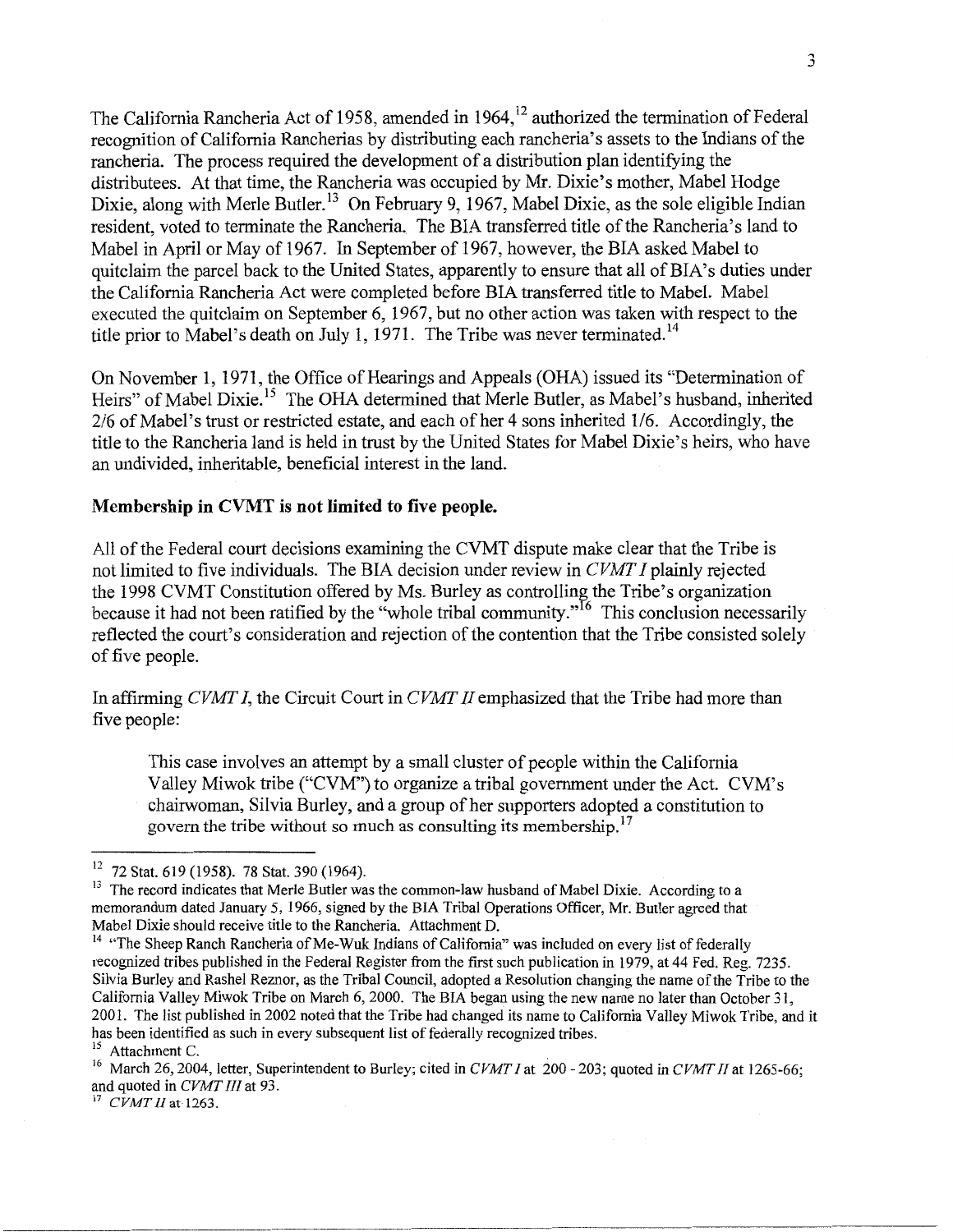Lastly, in *CVMT III,* the District Court vacated the AS-IA's 2011 determination that the Tribe comprised just five people. It is true that the District Court remanded to the AS-IA the question of tribal membership, but only after noting that "the record is replete with evidence that the Tribe's membership is potentially significantly larger than just these five individuals."<sup>18</sup> As . suggested by the District Court in *CVMT III,* and held by *CVMT I and II,* the record shows that there are far more than five people eligible to take part in the organization of the Tribe.

The term "rancheria" has been used to refer both to the land itself, and to the Indians residing thereon; which is to say, "rancheria" is synonymous with both "reservation" and "tribe." Few rancherias organized under the IRA prior to passage of the California Rancheria Act in 1958. In most instances, lands were acquired for the benefit of a band of Indians identified by Indian Agents C.E. Kelsey and John Terrell. In many instances, as in the circumstance for Sheep Ranch, a rancheria was not large enough for all members of the band to take up residence. Nonetheless, BIA field officials remained cognizant of the Indians of a band associated with, but not residing upon, each rancheria.<sup>19</sup> When a parcel on a rancheria came available, BIA would assign the land to such a non-resident Indian who was associated with the band, if possible. Thus, such associated band Indians who were non-residents were potential residents. And since membership in an unorganized rancheria was tied to residence, potential residents equated to potential members.

With this understanding of the Department's dealings with the California Rancherias and in light of the rulings in *CVMT I, II* and *III,* I conclude that the Tribe's membership is not properly limited to Mr. Dixie and the Burley family. Given Agent Terrell's 1915 census of the "Indians designated 'Sheepranch Indians,"' and the 1916 acquisition of land by the United States for the benefit of the Mewuk Indians residing in the Sheep Ranch area of Calaveras County, California, I find that for purposes of reorganization, the Tribe's membership is properly drawn from the Mewuk Indians for whom the Rancheria was acquired and their descendants. The history of the Rancheria, supported by the administrative record, demonstrates that this group consists of: (1) the individuals listed on the 1915 Terrell Census and their descendants; (2) the descendants of Rancheria resident Jeff Davis (who was the only person on the 1935 IRA voters list for the Rancheria); and (3) the heirs of Mabel Dixie (the sole Indian resident of the Rancheria eligible to vote on its termination in 1967) as identified by OHA in 1971 and their descendants (Dixie Heirs) (all three groups collectively identified herein as the Eligible Groups).<sup>20</sup>

<sup>&</sup>lt;sup>18</sup> CVMT III at 98.<br><sup>19</sup> A January 3, 1935, memorandum from the Indian Office provided population information for many Rancherias. It listed the "total population" at Sheep Ranch as 16. Attachment E. Yet the following June, only one adult Indian was found to be *residing on* the Reservation and thus eligible to vote in the IRA referendum.

<sup>&</sup>lt;sup>20</sup> As one of the Dixie Heirs, Mr. Dixie is part of the group of individuals from whom the Tribe's membership is drawn. He would also be eligible for membership given that for years, he has been the only Indian residing on the Rancheria. See 25 U.S.C. *§* 479 (IRA's defining "tribe" as, inter alia, "the Indians residing on one reservation"). The *CVMT Ill* court expressed concern that the enrollment of the Burley family prejudiced the interests of Mr. Dixie's brother Melvin. The BIA's decision to strengthen a dwindling tribe by facilitating the enrollment of a family of relatives was an appropriate step to the benefit of Mr. Dixie and Melvin as well as to the Burley family. The ensuing difficulties were unforeseeable, and do not convert a reasonable agency decision into a lapse of trust duty. Melvin passed away in 2009 without issue. Attachment F.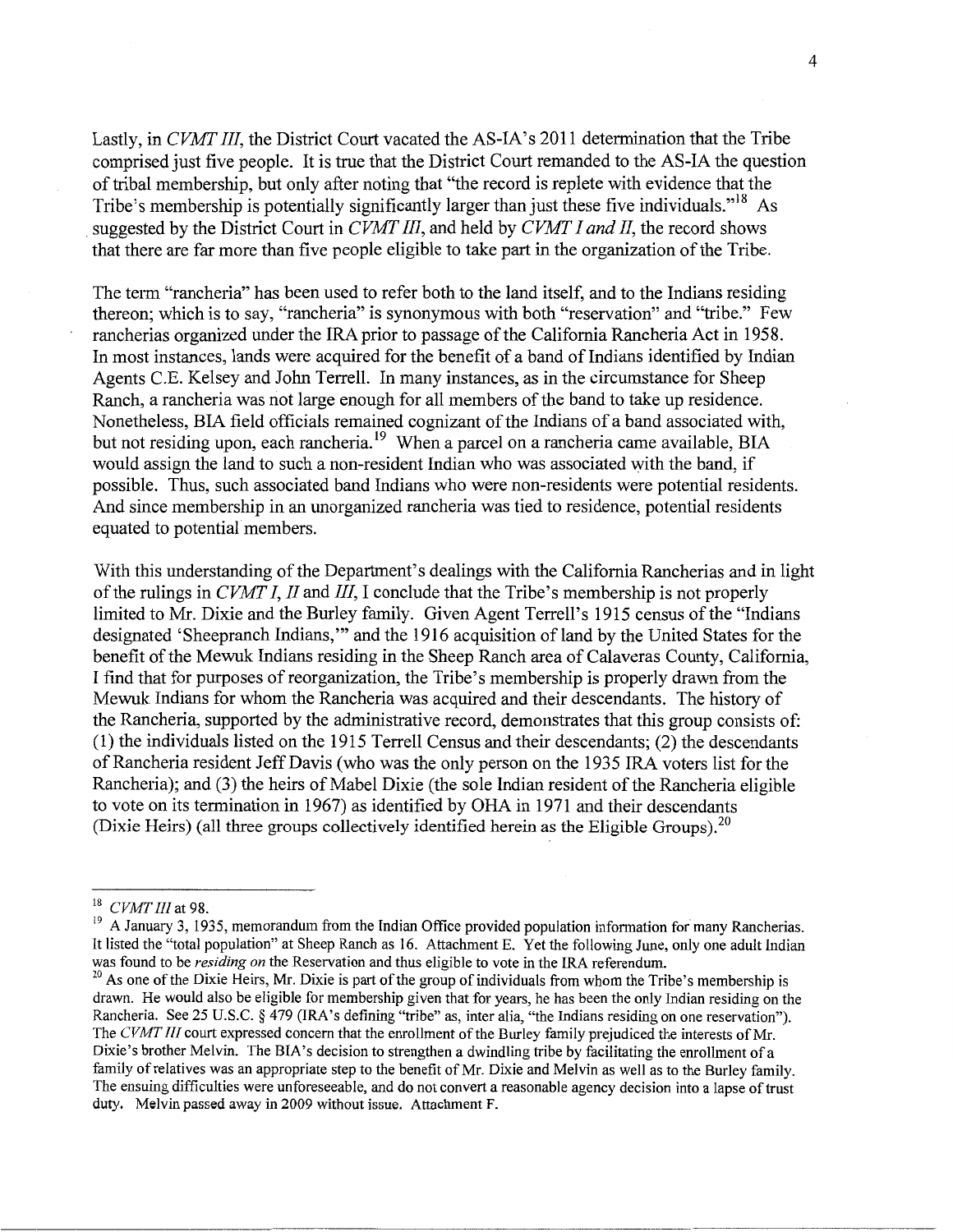The record also indicates that the Indians named on the 1915 Terrell Census had relatives in other Calaveras County communities.<sup>21</sup> In 1929, the BIA conducted a census (1929 Census) of the Indians of Calaveras County, which identified 147 Indians - mostly Miwok, but also some Tuolumne. The census included children of mixed Miwok/Tuolumne, and mixed Indian/non-Indian ancestry. Accordingly, including the descendants of the Miwok Indians identified on the 1929 Census as eligible to take part in the organization of the Tribe may be proper in light of Agent Terrell's conclusion that "to some extent the Indians of Sheepranch, Murphys, Six-Mile, Avery and Angles are interchangeable in their relations."<sup>22</sup> Whether the descendants of the Miwoks identified in the 1929 Census shall be included in the organization of the CVMT is an internal tribal decision that shall be made by the individuals who make up the Eligible Groups.

To the extent the Burley Family is among the individuals who make up the Eligible Groups, I encourage them to participate in the Tribe's reorganization efforts as discussed below.<sup>23</sup> If the Burley Family cannot demonstrate that they are part of the Eligible Groups, I leave to the Tribe, as a matter of self-governance and self-determination to clarify the membership status of the Burley Family.

## **The United States does not recognize leadership for the CVMT government.**

For purposes of administering the Department's statutory responsibilities to Indians and Indian tribes, I must ensure that CVMT leadership consists of valid representatives of the Tribe as a whole. Both parties point to documents supporting their claim to be valid representatives of the Tribe. I find I cannot accept either party's claims.

Ms. Burley points to the 1998 Resolution as the basis for her leadership.<sup>24</sup> At the time of its enactment, the 1998 Resolution undoubtedly seemed a reasonable, practical mechanism for establishing a tribal body to *manage the process* of reorganizing the Tribe. But the actual reorganization of the Tribe can be accomplished only via a process open to the whole tribal community.<sup>25</sup> Federal courts have established, and my review of the record confirms, the people who approved the 1998 Resolution (Mr. Dixie, Ms. Burley, and possibly Ms. Burley's daughter Rashel Reznor) are not a majority of those eligible to take part in the reorganization of the Tribe.<sup>26</sup> Accordingly, I cannot recognize the actions to establish a tribal governing structure taken pursuant to the 1998 Resolution. Ms. Burley and her family do not represent the CVMT.

<sup>&</sup>lt;sup>21</sup> Attachment A.<br><sup>22</sup> Attachment A.

<sup>23</sup> The district court expressed concerns about Mr. Dixie's 1998 enrollment of the Burley family. *CVMT III* at 99. Testimony evidence in the record shows that Mr. Dixie required evidence of Ms. Burley's connection to the Miwok Indians of Sheep Ranch and suggests that the Burley family qualifies for inclusion in the Eligible Groups. In a 2004 deposition, Ms. Burley testified that "It was confirmed that his grandma and my grandpa were brother and sister." Attachment G, at 106. If documentary evidence supports Ms. Burley's testimony, the Burley family must be accorded the same right to take part in the reorganization of the Tribe as all other persons in the Eligible Groups.<br><sup>24</sup> Attachment I.<br><sup>25</sup> CVMT II at 44: CVMT III at 98.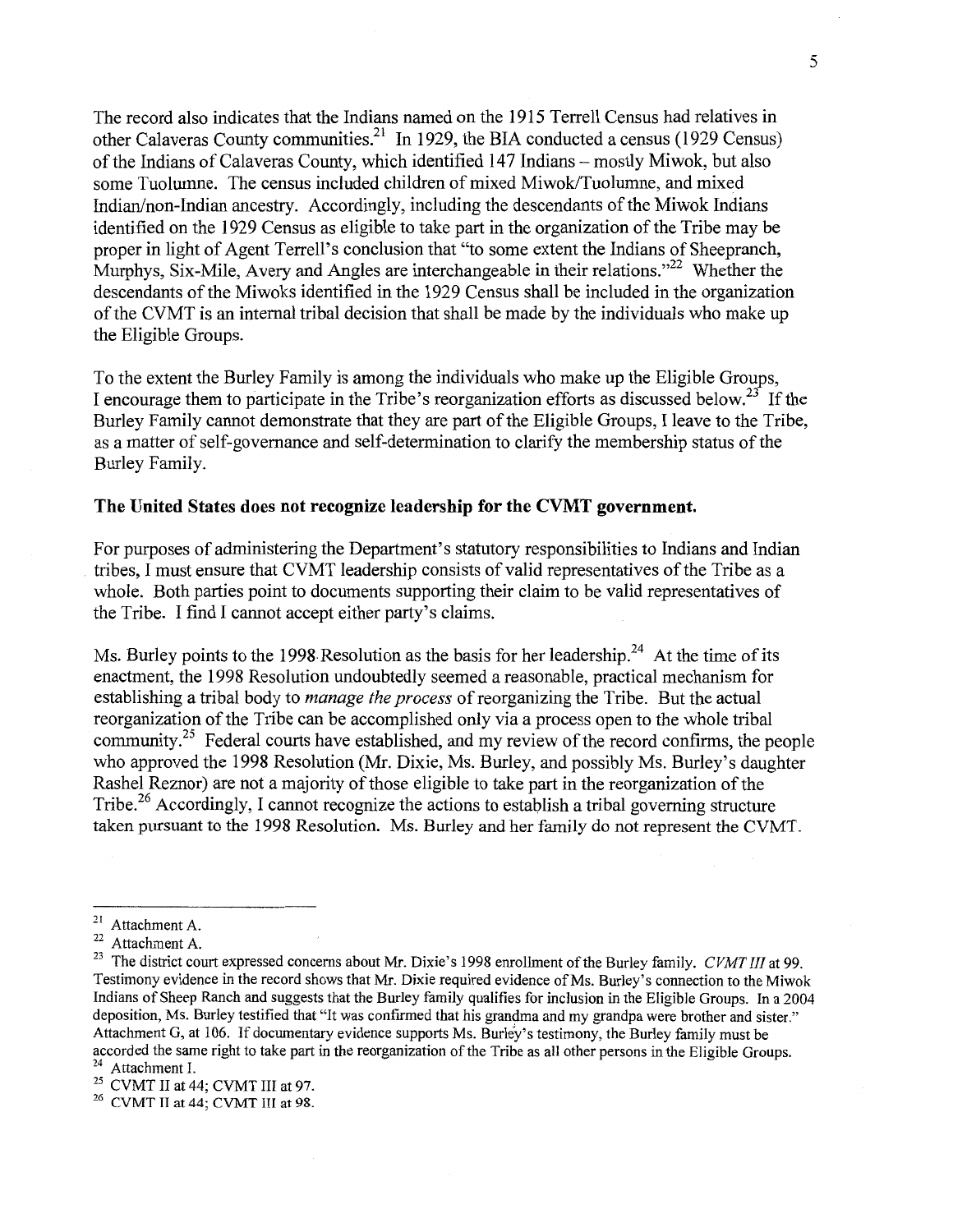In 2006, Mr. Dixie and others purported to ratify a Constitution, Attachment J, which set out membership criteria (Part 6) and a list of twelve people (including Ms. Burley) as the "Base Enrollment of the Tribe" (Part 7). The last section of the 2006 Constitution, "Part 11, Ratification and Confirmation," lists thirteen people, twelve of whom signed the document. There is no other text in Part 11 to explain the significance of the signatures or to shed light on whether or how the 2006 Constitution was ratified. Thus, there is nothing in the text of the 2006 Constitution that shows it was ratified via a process that provided broad notice to persons eligible to take part in the Tribe's organization. I cannot, therefore, find the 2006 Constitution to be validly enacted.

In July 2013, Mr. Dixie and others purported to ratify a new Constitution.<sup>27</sup> Under the 2013 Constitution, tribal membership eligibility criteria included anyone whose name appeared on, or anyone descended from someone whose name appeared on: the Terrell Census, the list of Miwok Indians on the 1929 Census, the 1935 IRA voters list for the Rancheria, or the list of Dixie Heirs. However, the record is silent on the effort to notify all those eligible to take part in the organization of the Tribe to ratify the 2013 Constitution.<sup>28</sup> For purposes of this decision, I find that Mr. Dixie has not demonstrated that the 2013 Constitution was validly ratified.<sup>29</sup> But I do not foreclose the possibility that Mr. Dixie may provide additional evidence that could demonstrate adequate notice for BIA's acceptance of the 2013 Constitution.

### **Conclusion**

Responding to the court's remand, I conclude that the Tribe's membership is more than five people, and that the 1998 General Council does not consist of valid representatives of the Tribe. I further conclude that the individuals who make up the Eligible Groups must be given opportunity to take part in the reorganization of CVMT. At the discretion of the Eligible Groups, the Miwok Indians named on the 1929 Census and their descendants may be given that opportunity to participate in the reorganization of CVMT.

I find that Mr. Dixie has not proven that the 2013 Constitution was validly ratified. I authorize the BIA Pacific Regional Director (RD) to receive additional submissions from Mr. Dixie for the purpose of establishing whether the 2013 Constitution was validly ratified. As an alternative, I encourage the Tribe to petition for a Secretarial election under 25 C.F.R. Part 81 within 90 days of this decision.

Pursuant to today's decision, the RD will work with the Eligible Groups to help the Tribe attain its manifest goal of reorganizing. This is a role that BIA has undertaken in other situations involving California Rancherias.

<sup>&</sup>lt;sup>27</sup> Attachment K.<br><sup>28</sup> Mr. Dixie did not provide evidence that outreach to the greater tribal community was part of the drafting or ratification of the Constitution. Rather, the text of the Constitution itself indicates that the organizers had established a tribal membership roll *prior* to ratifying the Constitution (Section II(a); II(e)), had defined the "electorate" as adults on the membership roll (Section IV(a)), and had purported to ratify the Constitution via a vote of the electorate (Section XVIII(a)).

 $29$  The "Certificate of Results of Election" within Article XIII, "Adoption of Constitution," suggests that the adoption of the 2013 Constitution was "pursuant to the 2006 Constitution." Having rejected the 2006 Constitution, I cannot accept that the 2013 Constitution was validated by a process in the 2006 Constitution.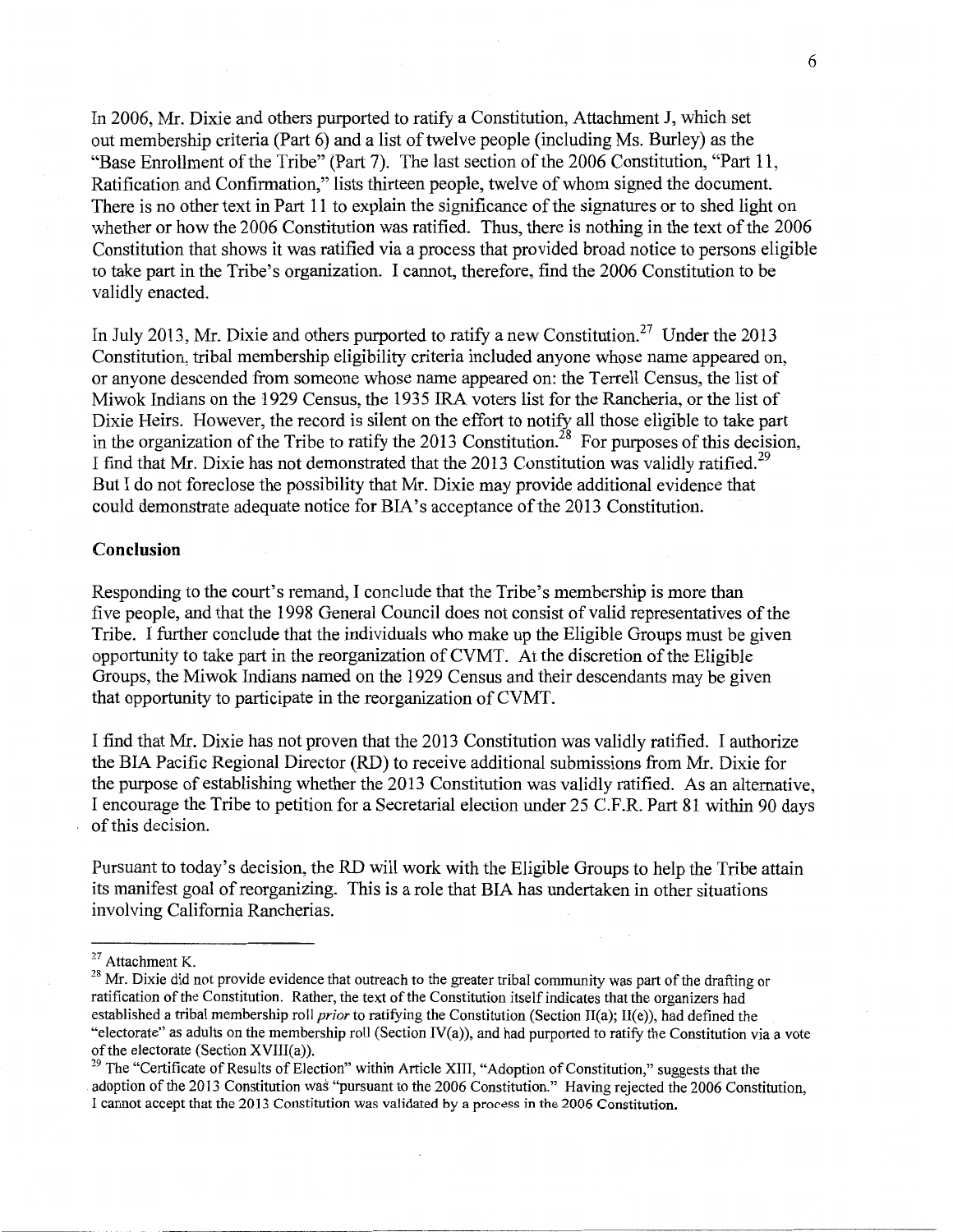The Pacific Regional Office has suggested a number of revisions to the 2013 Constitution submitted by Mr. Dixie.<sup>30</sup> If the RD concludes that the 2013 Constitution was validly ratified, I urge the Tribe to work with BIA to revise and amend its Constitution, as appropriate.

This decision is a final agency action.

Sincerely,

 $\sim$ 

 $\mathcal{R}$ Levin/**K**. Washburn

Assistant Secretary - Indian Affairs

Attachments:

- A. 1915 Terrell Census
- B. 1929 Census
- C. 1971 OHA determination of heirs
- D. 1966 BIA memo re Mabel and Merle
- E. 1935 Indian Office Memo with Rancheria censuses
- F. 2009 Melvin Dixie Death Index
- G. 2004 Burley deposition, selection
- H. 2015 Wilmer Hale letter
- I. 1998 GC resolution
- J. 2006 Dixie Constitution
- K. 2013 Dixie Constitution
- L. 2013 BIA comments on Dixie 2013 Constitution

<sup>30</sup> Attachment L.